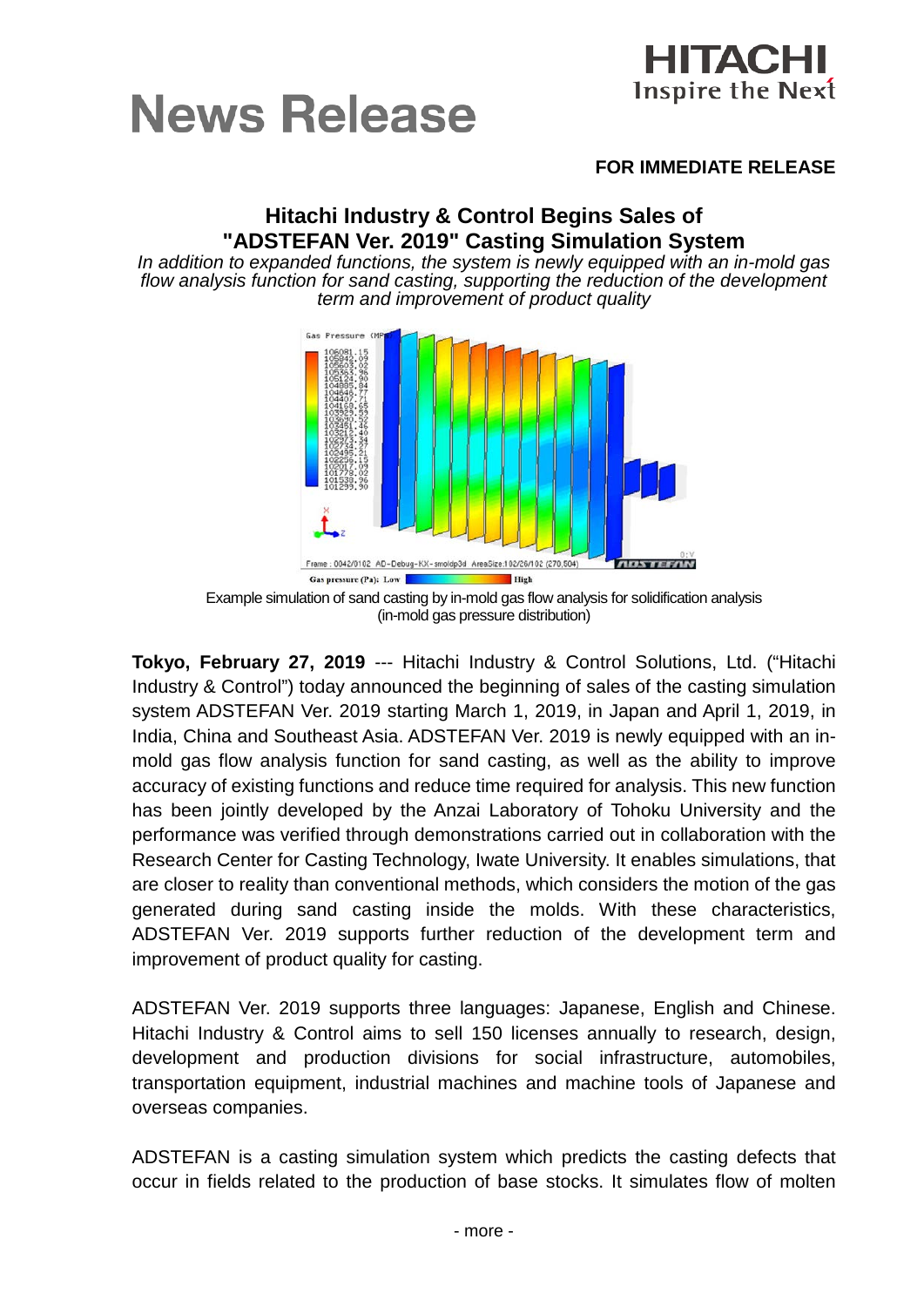metals into the molds and state of solidification, which are not directly visible, and visualizes the process as three-dimensional images. With this configuration, the new system enables a decline in the number of trial manufacturers, supporting the reduction of development term and improvement of product quality.

Since the start of sales of ADSTEFAN in 1999, its functions and product performance have been frequently expanded and improved in response to demand from user companies, based on the results of joint research performed with academic organizations, partner companies and the likes. This system has been upgraded year on year.

Recently, the development of products with new concepts that respond to diversified needs has accelerated even in the automobile and transportation industries, infrastructure industry etc. Under these circumstances, for the parts constituting the products, it is necessary and desirable that the shape should be more complex; weight to be reduced; durability to be improved; delivery time to be shortened and costs to be reduced. The accuracy and efficiency of the simulation are both expected to improve in the process of casting simulation. The users of ADSTEFAN engaged in sand casting of industrial parts request functions to simulate the motion of gases generated due to the combustion of binders  $(1)$  inside the molds due to the heat from the molten metal, because such gases may cause casting defects.

In response to the above user demand, Hitachi Industry & Control developed the inmold gas flow analysis function, which simulates the motion of gases generated inside the molds during the solidification of casting, through joint research with the Anzai Laboratory of Tohoku University. Further, Hitachi Industry & Control implemented demonstrations in the Research Center for Casting Technology of Iwate University, which boasts knowledge about sand casting and a large number of test devices. As a result, the system has been verified to have sufficient simulation performance, and the in-mold gas flow analysis function was newly installed in ADSTEFAN Ver. 2019. It is possible to perform product designs with consideration for gas flow using the results of analysis from this function.

As an expansion of the existing functions, the function for rotating mobile objects has been added and the accuracy of tracking the behavior of markers for analysis of fluid flow (2) has been improved, making it possible to carry out simulations that are closer to reality. ADSTEFAN is further equipped with a function for shortening the analysis time by increasing the speed processes for visualizing analysis results.

With the above new functions and expansions, ADSTEFAN supports the further shortening of development time and improvement of product quality.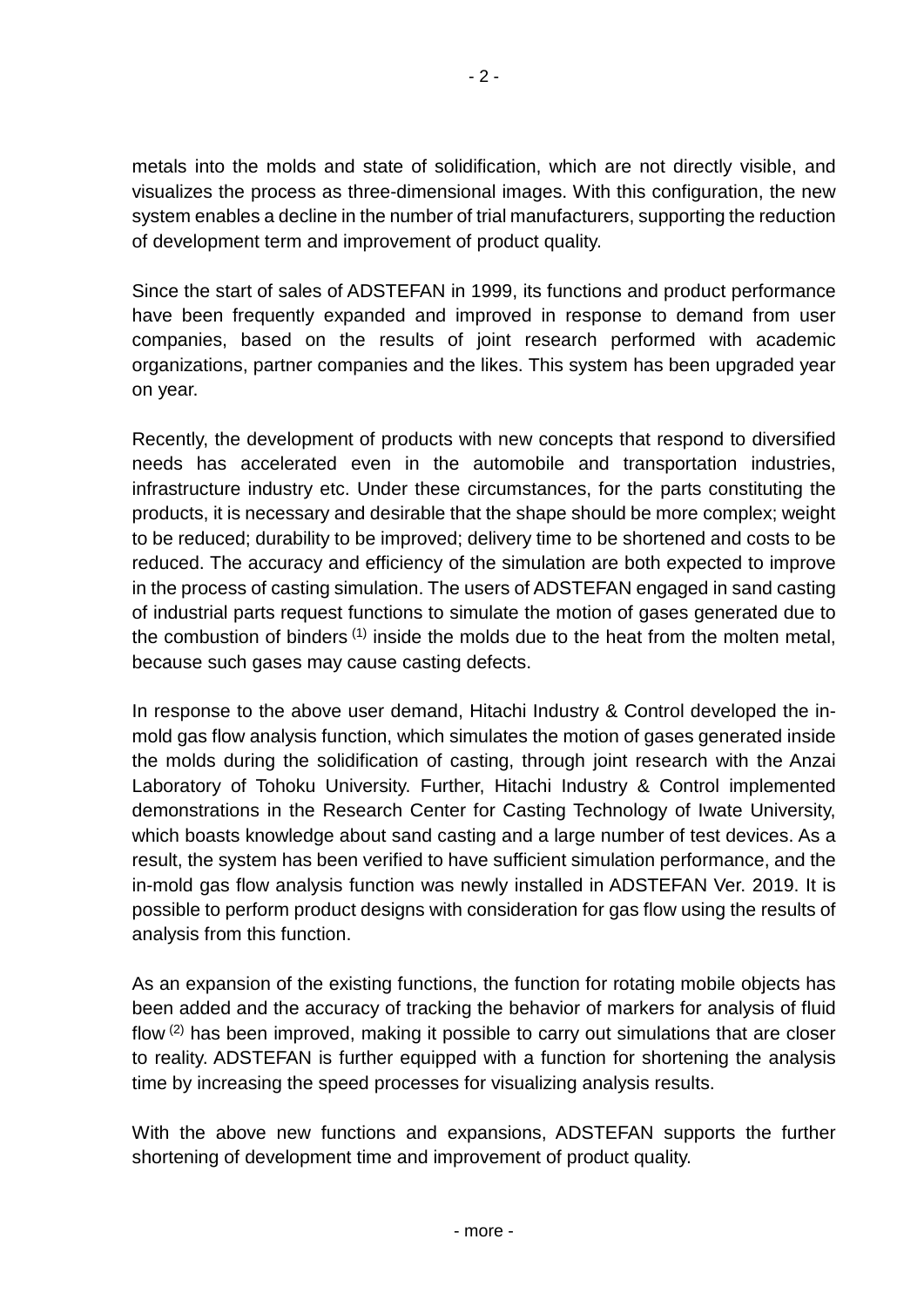Hitachi Industry & Control will contribute to the development of the casting industry and support industries all over the world by continuous improvement and expansion of the sales of ADSTEFAN.

- (1) An agent for binding (the sand molds in this context).
- (2) The flow of molten metals when it is charged into the molds.

# **Advantages of ADSTEFAN Ver. 2019**

(1) [New function: Solidification analysis] In-mold gas flow analysis function Hitachi Industry & Control has achieved analysis on the flow and the pressure of the combustion gas generated from the binder inside the sand molds in sand casting. The system predicts casting defects that can easily occur at locations where the gas pressure is high, supporting product quality for casting.

(2) [Function expansion: Fluid flow analysis] Mobile object considering function Rotational movement has been added to the moving state control methods for the ladle  $(3)$ , plunger tip <sup>(4)</sup>, stopper <sup>(5)</sup>, and molds that may be influential to the flow and temperature change of the molten metals. Fluid flow analysis closer to the actual casting is achieved using this function in combination with the parallel movement.



Simulation by rotational movement

- (3) A dipper-like part used in charging molten metal into the mold.
- (4) A cylinder-like part used in charging molten metal into the mold.
- (5) A stopper used to prevent flow-out of the molten metal in accommodating the molten metal in a container with a hole on the bottom.
- (3) [Function expansion: Fluid flow analysis] Marker function

The marker function is a function for displaying oxide films<sup> $(6)$ </sup> and broken chill layers<sup>(7)</sup> that may cause casting defects as colored objects. This time, the dedicated physical model for tracking the status of generation of oxide films and broken chill layers and their motions in the molten metal have been introduced, and it is thus made possible to perform simulations closer to actual casting.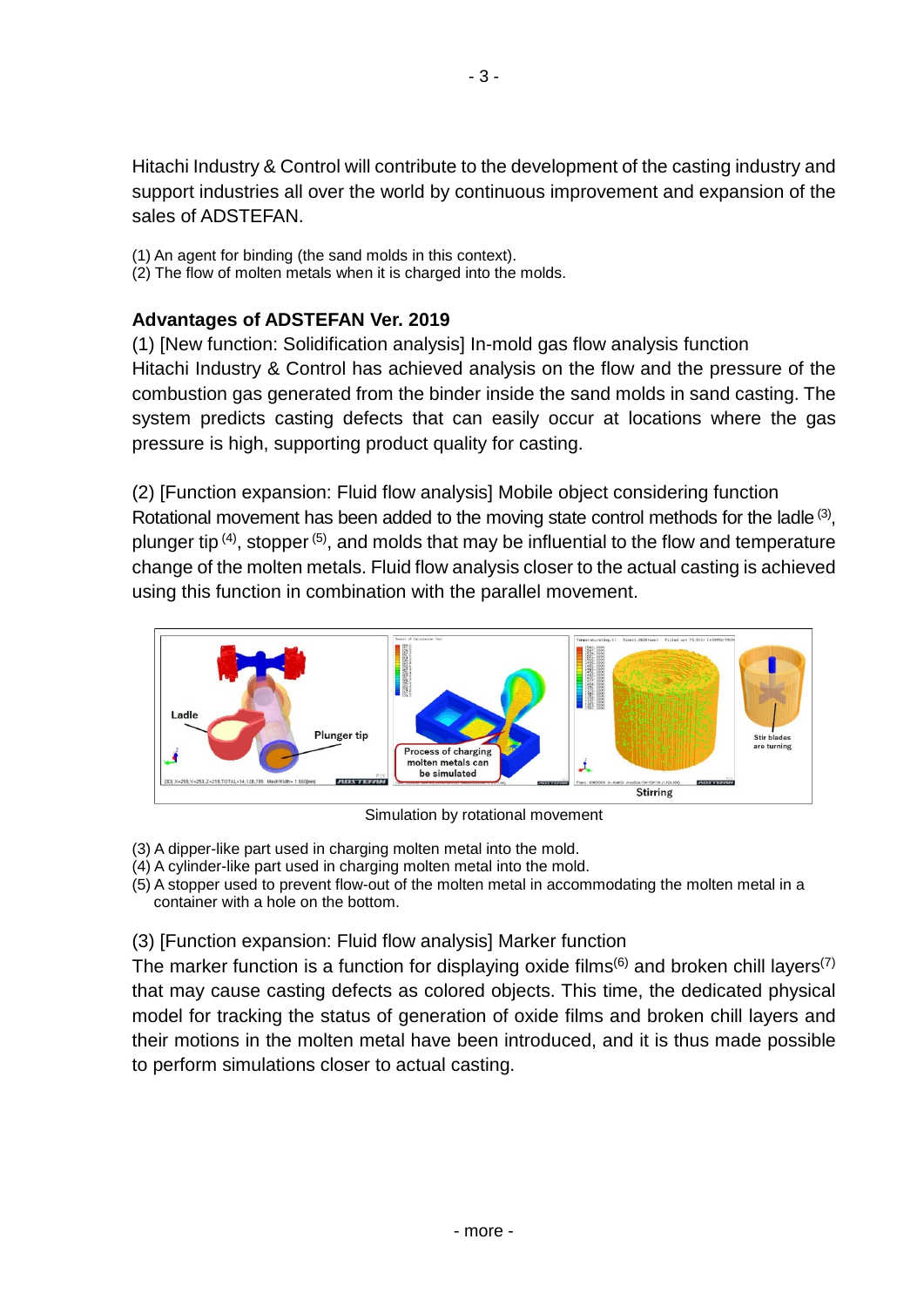

Simulation by the marker function

- (6) Oxide films are generated when the molten metal comes into contact with air.
- (7) Broken chill layers are generated when an oxide film solidified inside the sleeve (a tube-like portion for previously accommodating molten metal when charging the molten metal into the molds; used in die-casting, one of the metal mold casting methods) is penetrated by the plunger tip.

(4) [Function expansion: Increased analysis speed] Calculation scope designation function and the integrated processing of data on analysis results

The number of times required for input and output of files was reduced by adding the calculation scope designation function for limiting the portion to be analyzed and by performing integration processes for the data of the analysis results generated when parallel analysis is performed while implementing analysis.

With these functions, the time taken for visualization of analysis results is reduced. Specifically, the total computation time (analysis time + file input/output time) has been reduced by  $44\%$ <sup>(8)</sup> for fluid flow analysis and by 36% for solidification analysis in comparison with those in ADSTEFAN Ver. 2018.



Comparison with ADSTEFAN Ver. 2018 for total computation time

(8) Based on research by Hitachi Industry & Control as well as cases where the scope of analysis is 24 million meshes, 4 CPUs and 200 frames in the die-casting method.